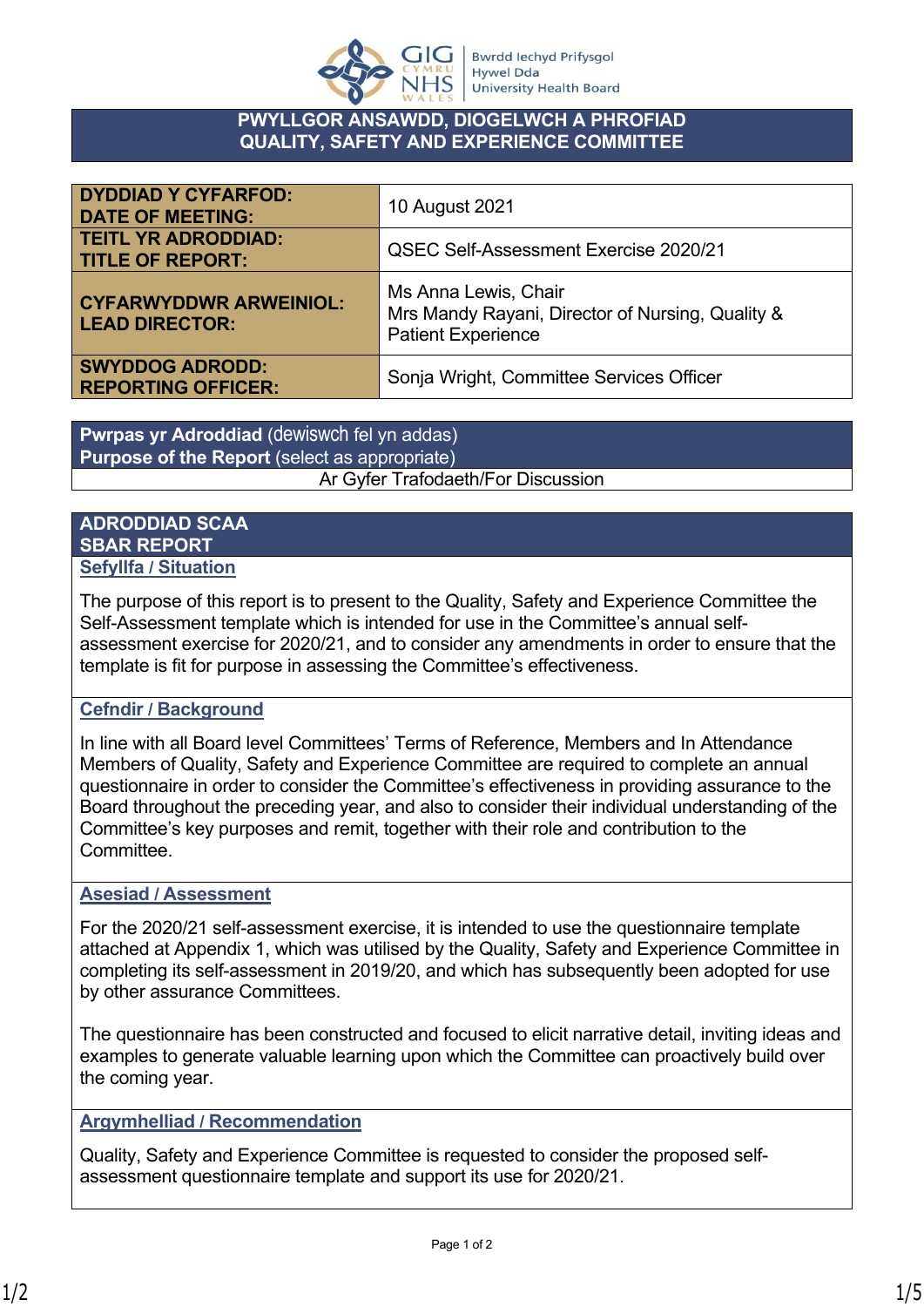| Amcanion: (rhaid cwblhau)<br><b>Objectives: (must be completed)</b>                                  |                                                                                                                                                                                                                                           |
|------------------------------------------------------------------------------------------------------|-------------------------------------------------------------------------------------------------------------------------------------------------------------------------------------------------------------------------------------------|
| <b>Committee ToR Reference:</b><br>Cyfeirnod Cylch Gorchwyl y<br>Pwyllgor:                           | 10.5 The Board Secretary, on behalf of the Board, shall oversee<br>a process of regular and rigorous self-assessment and<br>evaluation of the Committee's performance and operation,<br>including that of any sub-committees established. |
| Cyfeirnod Cofrestr Risg Datix a<br>Sgôr Cyfredol: Datix Risk Register<br><b>Reference and Score:</b> | Not Applicable                                                                                                                                                                                                                            |
| Safon(au) Gofal ac lechyd:<br>Health and Care Standard(s):                                           | Governance, Leadership and Accountability                                                                                                                                                                                                 |
| <b>Amcanion Llesiant BIP:</b><br><b>UHB Well-being Objectives:</b>                                   | Not Applicable                                                                                                                                                                                                                            |

| <b>Effaith/Impact:</b>                                                                                                                                                                                                                              |                                    |
|-----------------------------------------------------------------------------------------------------------------------------------------------------------------------------------------------------------------------------------------------------|------------------------------------|
| <b>Ariannol / Financial:</b><br><b>Ansawdd / Patient Care:</b><br><b>Gweithlu / Workforce:</b><br>Risg / Risk:<br><b>Cyfreithiol / Legal:</b><br><b>Enw Da / Reputational:</b><br><b>Gyfrinachedd / Privacy:</b><br><b>Cydraddoldeb / Equality:</b> | No direct impacts from the report. |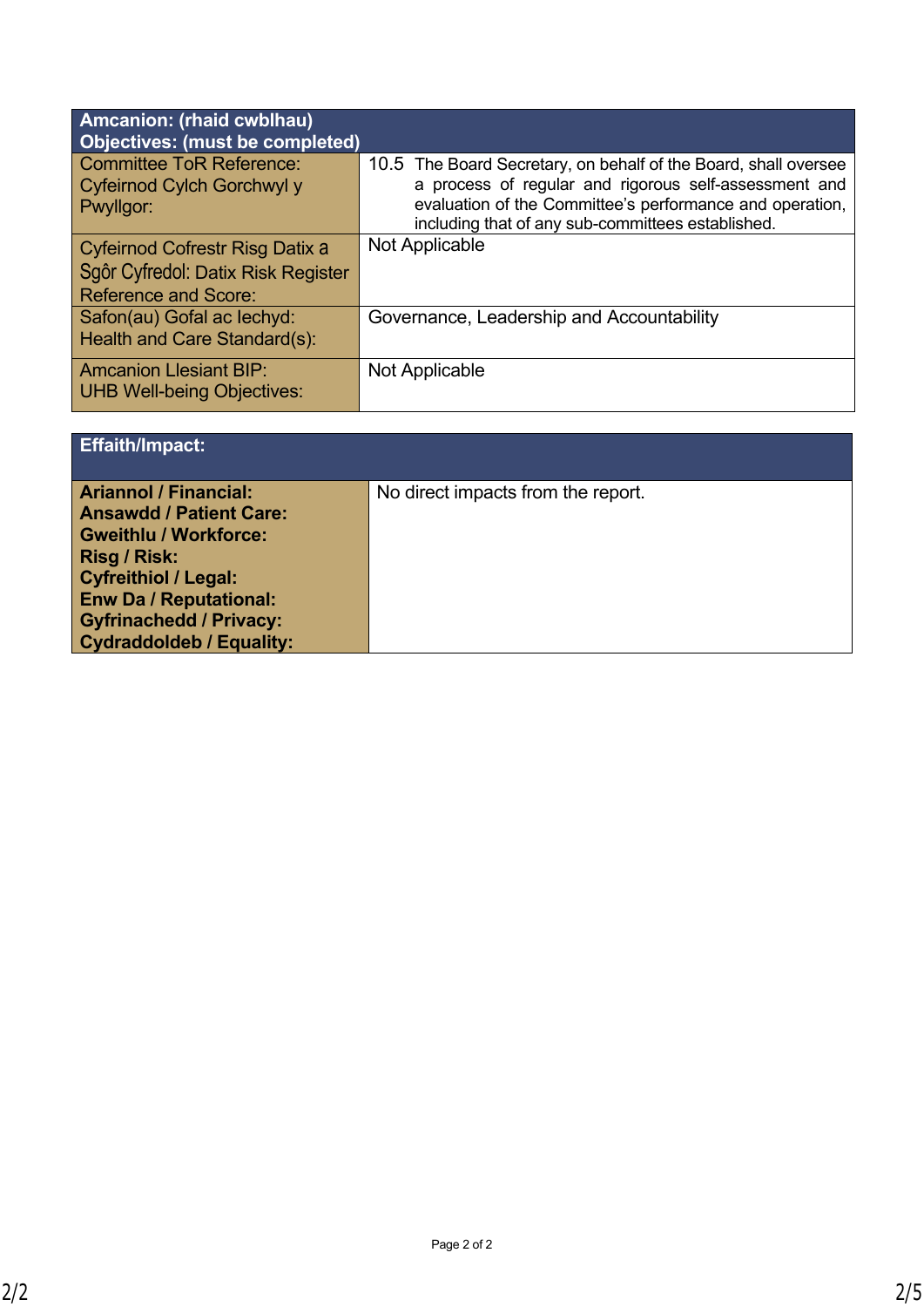# **QSEC Self-Assessment 2021**

#### **Draft Format for Consideration**

The vision for this self-assessment exercise is to generate valuable learning, upon which the Committee can build and improve proactively over the coming year. In order to achieve this, we want to elicit the *collective wisdom* of the Committee's participants. As such, the questions focus on gathering thoughts and ideas about how the Committee functions and how it might improve. They do not cover areas of enquiry which can be settled by a simple audit (e.g. meeting frequency, membership, attendance, existence of Terms of Reference and so on).

Intentionally, we have constructed and focused the questions to elicit narrative rather than tick-box rating. Each question begins with a statement which sets out 'what good looks like'. We could describe these domains as the building blocks of effective assurance. Respondents are then asked to provide examples and ideas in relation to the relevant domain.

This is an approach to self-assessment that was piloted for 2019/20 and in light of the positive feedback received, it has been maintained for 2021.

#### **Questions**

1. The Committee amplifies the **voice of the patient, carer and family** in all that it does. It constantly seeks to strengthen the ways in which it achieves this, challenging itself to avoid tokenism, welcome contributions, engage with criticism and account for and learn from failings.

*Please describe at least one example from 2019/20 in which the Committee has been effective in this domain.*

*Please share at least one idea for improving the Committee's effectiveness in this domain over the coming year.*

2. The Committee works **strategically**. This means it aligns its work with the Health Board's overarching strategic priorities and delivery plans. It commissions work in support of those priorities, providing the Board with the assurance necessary to have confidence in its ability to deliver.

*Please describe at least one example from 2019/20 in which the Committee has been effective in this domain.*

*Please share at least one idea for improving the Committee's effectiveness in this domain over the coming year.*

3. The Committee works **systemically**. This means it works effectively with the Board, other Board Committees, its sub-committees and other relevant parts of the organisation's governance and assurance system, in order to ensure that we spot connections and themes which have an impact on quality, safety and experience. It guards against silo working. It gives balanced and meaningful 'air time' to the full range of the Health Board's service portfolio.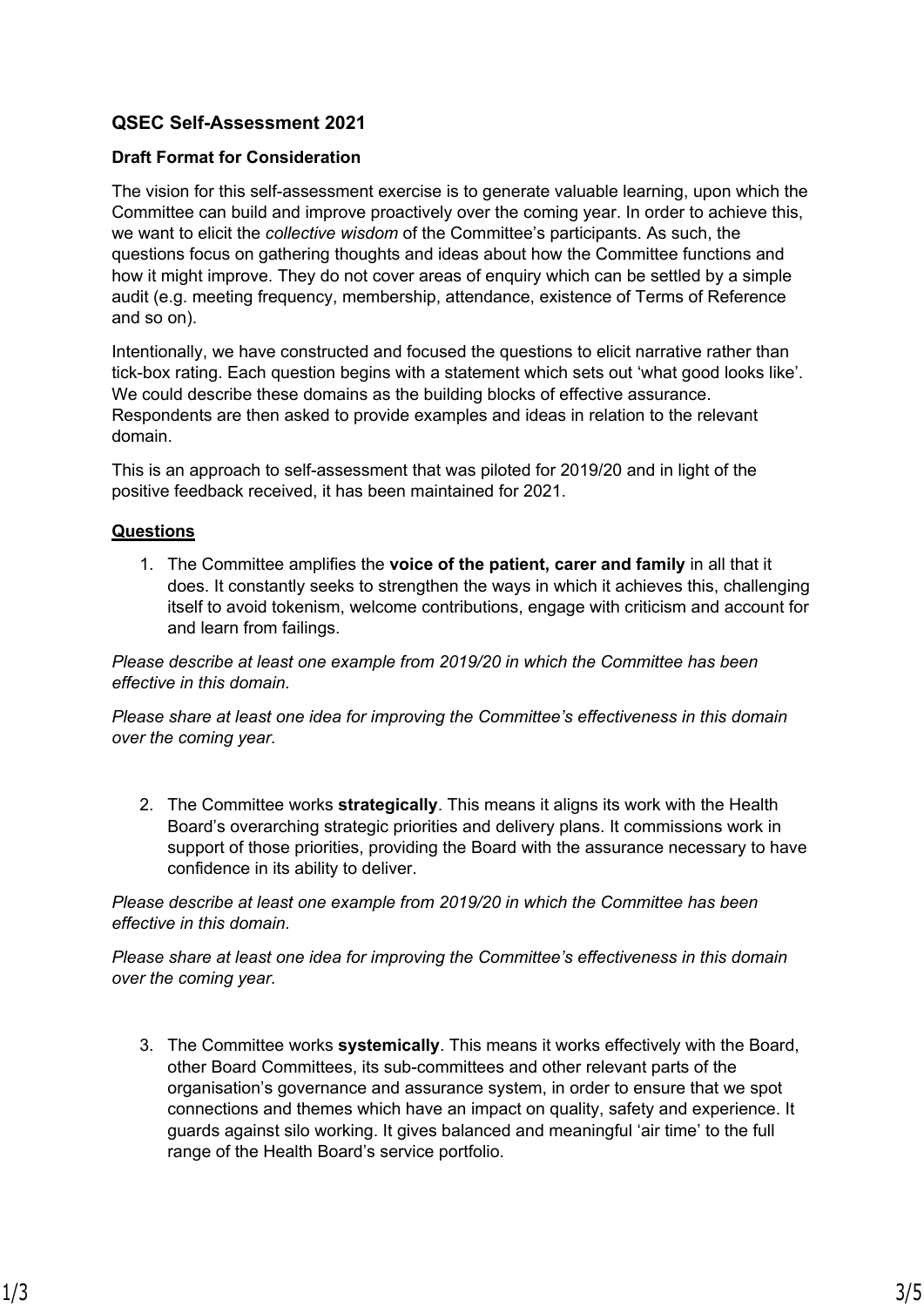*Please describe at least one example from 2019/20 in which the Committee has been effective in this domain.*

*Please share at least one idea for improving the Committee's effectiveness in this domain over the coming year.*

4. The Committee works **intelligently**. This means it draws on a diverse range of reliable data (both quantitative and qualitative) to triangulate information and reveal themes or patterns which tell a story about quality, safety and experience. It uses a dashboard of key quality indicators to inform improvement. This relies on accurate interpretation of the data, which requires skill from both the providers and readers of the data.

*Please describe at least one example from 2019/20 in which the Committee has been effective in this domain.*

*Please share at least one idea for improving the Committee's effectiveness in this domain over the coming year.*

5. The Committee facilitates **learning**. This means it works openly and honestly, encouraging contributions from attendees which are a fair and reasonable reflection of the realities faced in clinical services. The Chair sets the leadership tone and is supported by other Independent Members and the Executive to hold this learning space. The style is one of high support/ high challenge.

*Please describe at least one example from 2019/20 in which the Committee has been effective in this domain.*

*Please share at least one idea for improving the Committee's effectiveness in this domain over the coming year.*

6. The Committee champions **continuous improvement**. This means it adopts an improvement mindset, as well as methodologies, which enable it to lead and oversee a clear journey of improvement. It is underpinned by a robust quality management system, and it is QI literate. It expects stretching yet realistic progress, and will readily challenge deviation from this.

*Please describe at least one example from 2019/20 in which the Committee has been effective in this domain.*

*Please share at least one idea for improving the Committee's effectiveness in this domain over the coming year.*

7. The Committee works **proactively**. This means it is organised in its workplan, sensitive to the dynamic environment in which the Health Board operates, and searching in its enquiries. It is curious, and willing to pursue demanding issues in the interests of excellent patient care. It uses the organisation's risk management processes effectively to scrutinise risks and ensure that longstanding risks and issues do not become normalised or tolerated beyond the Board's risk appetite.